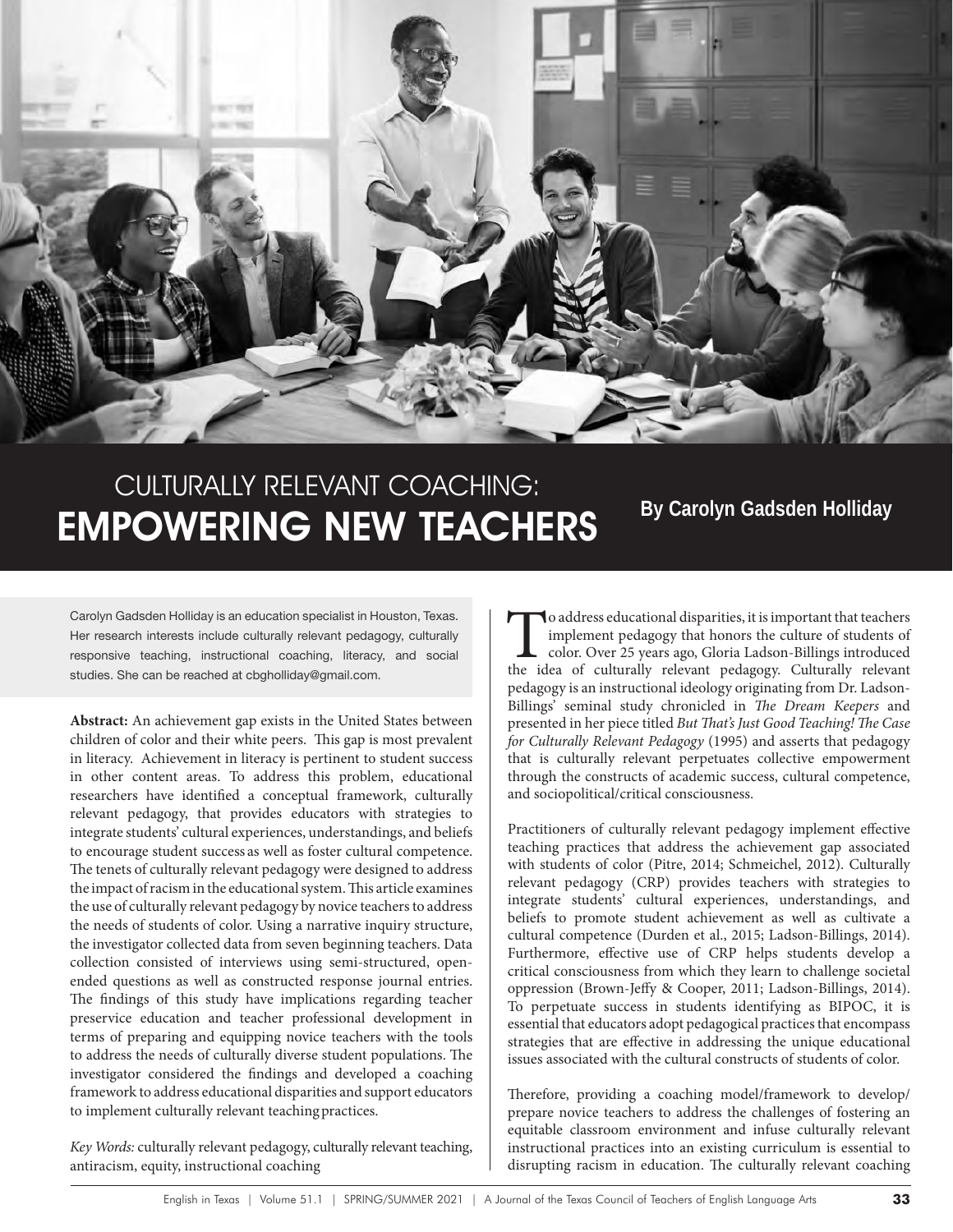framework I developed encompasses the essential elements of effective coaching through the lens of equity and antiracism. That is, effective coaching is built on the foundation of trusting and transparent relationships where coach and teacher collaborate and investigate who they are individually as educators, i.e., core beliefs and ideals. Furthermore, a coach and teacher must begin a journey to explore the research around racism in education including critical race theory to understand the need for culturally relevant coaching and teaching. To be a culturally relevant coach, it is essential to be knowledgeable in pedagogy, instructional strategies, content, and the social constructs of race, intersectionality, equity, white supremacy, antiracism, and the social-emotional aspects of being an educator. Finally, the coach prompts the teacher to change their practices by providing the impetus for self-reflection. Aguilar (2020) describes this in her transformational coaching framework as creating new beliefs and thus new behaviors.

# **Foundations of Culturally Relevant Coaching**

According to this description by Gay (2002), culturally responsive teaching is defined as using the cultural characteristics, experiences, and perspectives of ethnically diverse students as conduits for teaching them more effectively. It is based on the assumption that when academic knowledge and skills are situated within the lived experiences and frames of reference of students, they are more personally meaningful, have higher interest appeal, and are learned more easily and thoroughly" (p. 106). With Ladson-Billings' work as a foundation, Geneva Gay developed a framework focusing on teachers' strategies and practices (Muniz, 2019). The term *culturally responsive teaching*, developed by Gay uses, "the cultural characteristics, experiences, and perspectives of ethnically diverse students as conduits for teaching them more effectively" (Gay, 2002, p. 106). Both Geneva Gay and Ladson-Billings place emphasis on students' critical thinking about societal inequities. They also come from a place of asset versus deficit thinking regarding the instruction of children of color (Muniz, 2019). Gay's ideology of culturally relevant teaching is the action that pedagogical practitioners take when they are invested in culturally relevant pedagogy. Culturally Relevant Teaching is theory in practice!

To understand the need for a framework to support teachers as they implement culturally relevant teaching practices, it is critical to examine educational disparities as they relate to children of color. A pervasive problem exists in education regarding the gap of literacy achievement between white students and students of color (Barnes & Slate, 2014; Craft & Slate, 2012; Ford & Moore, 2013; Pitre, 2014). According to NAEP (2020) data from 2019, students of color scored an average of 23.5 points below their white peers in reading proficiency. According to the Cooperative Children's Book Center, in 2018, 77% of characters in children's books were animals/other or white. There are fewer students of color in advanced courses than their white peers (Patrick et al., 2020). African American and Latino students are more likely to drop out of high school, demonstrate academic failure, and demonstrate an unreadiness for college and career than their white peers (Barnes & Slate, 2014; Craft & Slate, 2012; Ford & Moore, 2013; Mansfield & Thachik, 2016; Patel et al., 2016; Pitre, 2014). Regardless of whether schools reside in rural, urban, or suburban communities, students of color are also less likely to have experienced, highly qualified, certified teachers than their white peers, and the teachers are not culturally competent (Cardichon et al., 2020; Ford & Moore, 2013; Pitre, 2014). Moreover, according to the National Center for Education Statistics, 80% of public-school teachers are white and 2% of the 7% of black teachers are males. Preservice teachers who enter the profession providing instruction in schools with large populations of BIPOC leave teacher preparation programs ill-equipped to address the pedagogical needs of diverse student populations (Edwards & Kuhlman, 2007). Furthermore, it is apparent that preservice teachers have the desire and the need to learn how to navigate classrooms with diverse student populations. However, preservice teacher programs are not providing preservice teachers with the knowledge to implement CRP (Taylor et al., 2016). School systems provide little professional development pertaining to culturally relevant pedagogy (Johnson & Bolshakova, 2015).

To educate teachers, educational leaders and educators associated with teacher education must focus on implementing coaching strategies that facilitate antiracist and equitable education practices in the ELAR classroom. It is essential that teacher practices in the classroom support culturally relevant pedagogy. Therefore, teachers

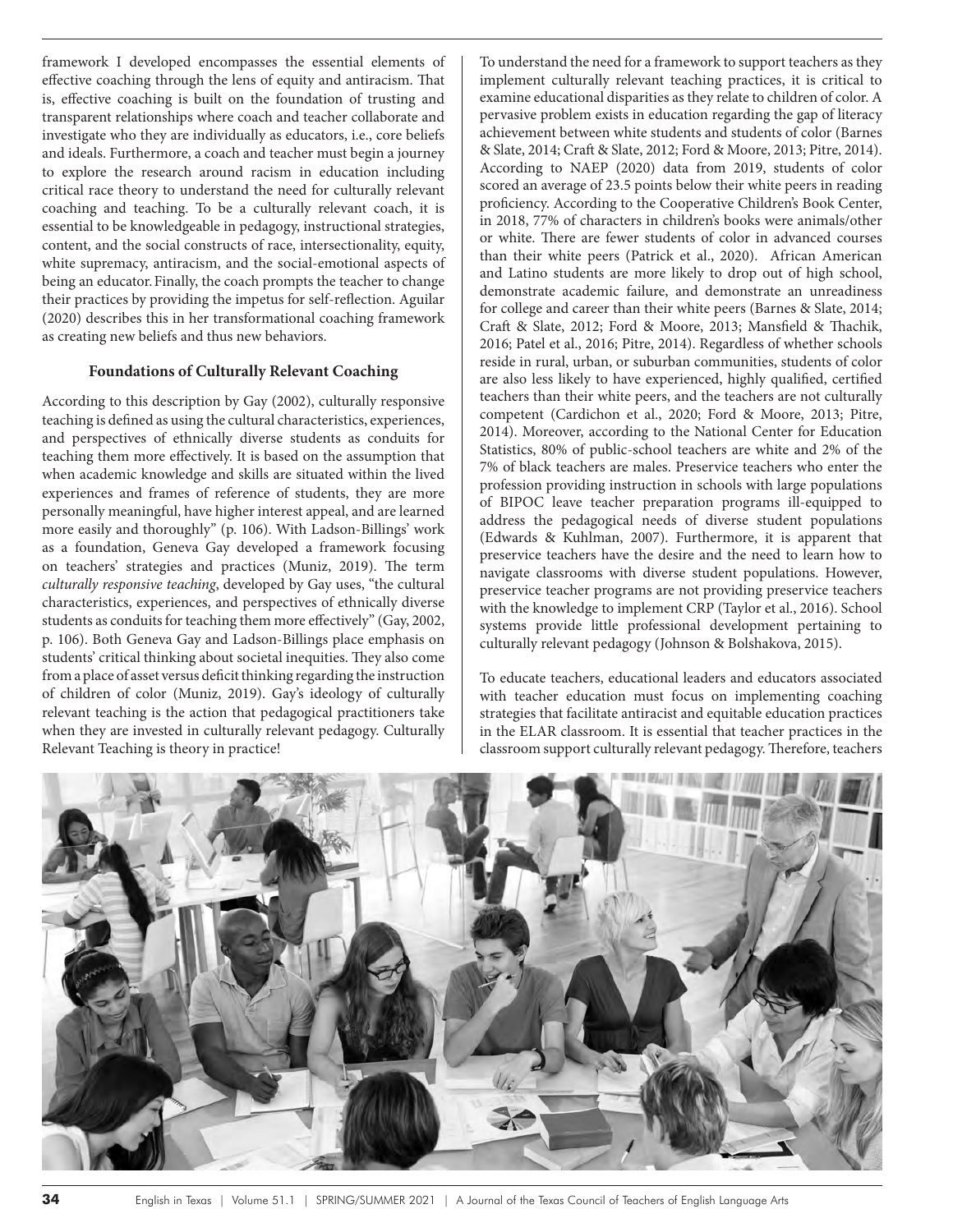must implement instruction and use a curriculum that honors and values students of color which in turn will support the academic success and growth of ALL students. The culturally relevant coaching framework was founded on the practices and beliefs of Gloria Ladson-Billings and Geneva Gay: To facilitate academic success, put students on the road to academic excellence by fostering high expectations and providing classroom environments that cultivate excellence. To develop cultural competence, students must know and experience their culture and the cultures of their peers through windows, mirrors, and sliding doors in the curriculum and in instruction. To foster critical thinking that will disrupt racism and inequity, teach students not content; in other words, teaching students to read and to write using a gradual release process that incorporates higher order questioning.

To further my knowledge about what novice teachers know about culturally relevant teaching, I engaged in a study using a sample of teachers to examine novice educators' use of culturally relevant teaching practices with low SES students of color. The purpose of this qualitative exploratory single case study was to examine the teaching practices of seven beginning content area teachers regarding their use of culturally relevant pedagogy when working with low SES students of color. I studied the teachers' use of culturally relevant pedagogy in terms of literacy and content instruction with low SES students of color in elementary grades to explore how culturally relevant teaching strategies are implemented and what culturally relevant teaching adds to the curriculum (Jafee, 2016; Milner, 2014).

Gay (2013) asserts that culturally responsive practitioners use cultural knowledge as a framework for curriculum development, the implementation of instructional practices, and the establishment of a classroom environment characterized by relationships. Furthermore, educators who practice culturally relevant pedagogy focus on academic achievement, sociopolitical consciousness, and cultural competence to respond to the needs of students oppressed by the mainstream system (Ladson-Billings, 1995, 2014; Santamaria, 2009).

To investigate teachers' use of culturally relevant instructional practices, I embarked upon a qualitative study. Qualitative case study research helps to provide an explanation to human behavior using multiple points of data to investigate a phenomenon and draw conclusions (Yin, 2015). The qualitative researcher collects data through observation and narrative to examine a phenomenon in real time (Cresswell, 2014). Qualitative researchers are the primary source of data collection regarding phenomenological studies and characteristically use the fieldwork model to gather information about the phenomenon (Merriam, 1998).

To gather information regarding the culturally relevant teaching practices associated with beginning teachers, I collected data using interviews and reflective journal entries. These forms of data collection provided the researcher with real-time bits of information relevant to the environmental context (Merriam, 1998). Multiple sources of data provide the researchers with evidence to verify findings, in-depth details, and triangulation (Pearson et al., 2015).

To analyze the data collected for this study, I conducted an in-depth review of interview transcripts and used qualitative software to code data as it relates to strategies pertaining to culturally relevant teaching regarding students of color. The codes were developed to ascertain trends related to the research questions of *How do novice teachers implement culturally relevant pedagogy?* and *What strategies* 

*do novice teachers use to implement culturally relevant pedagogy?* Some of the codes included the following: culturally connected culturally relevant, collaboration, building relationships, classroom environment, engagement, culturally relevant lesson planning, incorporating cultural differences, success and challenges, and cultural awareness associated with culturally relevant teaching. My research revealed the following themes:

- A lack of familiarity with the phrase *culturally relevant pedagogy*
- A lack of preparedness to meet the challenges of classroom teaching with diverse students
- Feeling ineffective as CRP practitioners
- Feeling challenged by curriculum constraints
- Students' cultural bias toward other students
- A lack of knowledge for how to implement CRP

Interviewing these teachers and studying their narratives was the impetus for developing the culturally relevant coaching framework. It became evident that the teachers wanted to implement culturally relevant teaching but did not know how. Therefore, I developed the Culturally Relevant Coaching framework to implement the essential elements of effective coaching through the lens of equity and anti-racism.

# **Culturally Relevant Coaching Framework**

The first part of the framework, Building Community, is a focus on fellowship with others as a result of sharing common attitudes, interests, and goals. An effective coaching community is built on the foundation of a trusting and transparent relationship where coach and teacher collaborate and investigate who they are individually as educators in terms of core beliefs and ideals. The second aspect of the framework, Building Knowledge*,* is essential because to be a culturally relevant coach, it is critical to be knowledgeable in pedagogy, instructional strategies, content, and the social constructs of race, intersectionality, equity, white supremacy, antiracism, and the social-emotional aspects of being an educator. The final part of the framework is Building Change, the coach supports and prompts the teacher to change their practices by providing the impetus for self-reflection in the area of race and equity as well as instructional strategies that amplify the voices of BIPOC.

# **Building Community—Commonalities and Connections**

As coaches and as campus leaders, when we work with teachers or educators in leadership, it is essential that we establish relationships that go beyond the surface level. Examining the research aligned to educational disparities allows us to build and activate our schema and helps us to focus on our WHY! Building Community allows us to unify around common beliefs to defeat and dismantle racist practices on a systemwide level…one teacher at a time.

Build Community by starting with educator self-awareness and educators discovering commonalities in terms of experiences, attitudes, interests, cultural beliefs, and goals. Modeling this process in the coach-teacher relationship will perpetuate the same in the teacher-student relationship. Community fosters trust. Trust allows you to build deep connections. Making connections and finding commonalities with peers fosters a positive classroom environment that demonstrates respect and care. Making connections with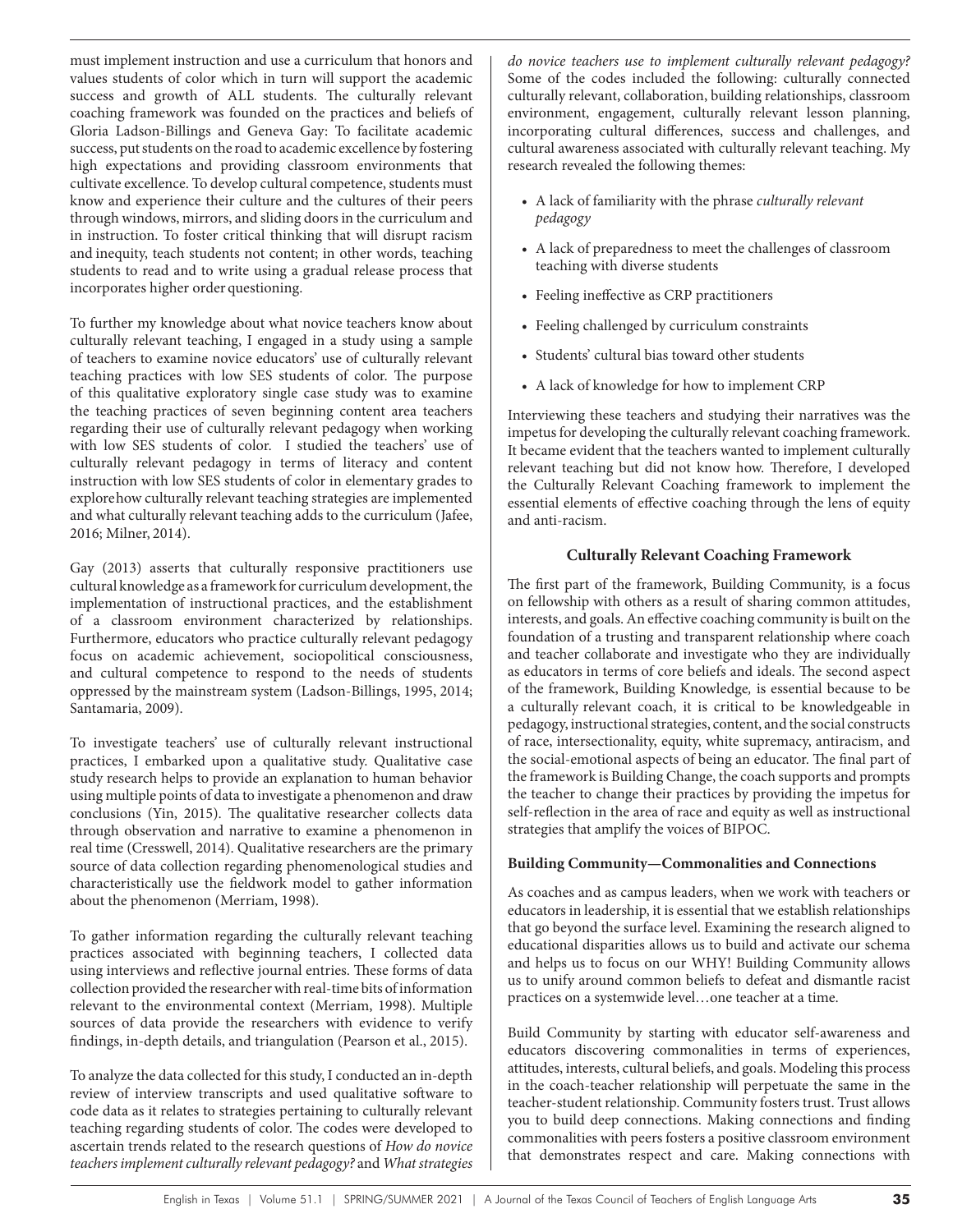a teacher fosters high expectations and academic success. Rita Pierson (2013) said, "Kids don't learn from people they don't like!"

Sara (all participant names are pseudonyms) found getting to know her students was helpful for building relationships with them. She stated, "Getting to know their culture, and not just assuming you know their culture by looking at their race. Asking the students things about themselves. Letting them know things about yourself and your culture so that you can connect and see similarities and things like that. And once you really understand what kind of cultural makeup you have in your class, then you can go from there."

Kameron believed that learning about students' backgrounds was important for building rapport and earning their respect. "If you don't have their respect, it doesn't matter what you teach, because they don't have any buy-in." To do this, Kameron spends time at the beginning of the year getting to know his students. This includes not only their culture, but what they like to do, what their favorite colors are, and their favorite sports teams, for example. Then, Kameron uses this information to tailor lessons to fit his students, "because I think it kind of plays a double role of getting them comfortable with me and the people around them, and me accessing them culturally." Erika also spends time at the beginning of each school year getting to know her students. This includes having lunch with two to three students at a time to really meet and learn about them, and through this, her students "knew I was invested in them." Sadie has enhanced her relationships with students by learning about their cultural backgrounds. She shared how, when she had several Nepali students, she learned how to greet them and say key phrases in their native language to foster connections with those students. Identifying commonalities and making connections is a foundational component of culturally relevant coaching as it prompts relationship-building by teacher and coach and teacher with student.

## **Build Knowledge—Constructs and Competencies**

To understand culturally relevant pedagogy and address educational disparities, it is critical to have knowledge around the constructs that are associated with equity and antiracism. These constructs are important in terms of deepening our understanding of equity and the necessity for culturally relevant coaching. To engage in culturally relevant coaching, educators who support teachers should build their knowledge regarding these constructs. Furthermore, these constructs provide a common language and understanding of ideas around equity and antiracism and are important in terms of deepening our understanding of educational equity, disrupting racism in education, and creating the necessity for culturally relevant educational practices. Moreover, gaining understanding of cultural constructs supports an educator's cultural competence by making that educator cognizant of cultural nuances. I will briefly explore three pertinent constructs.

*White supremacy* is the ideology that white people are superior. The categorization of people by skin color is a concept that originated less than 500 years ago and appeared for the first time in colonial records in the 1680s. It was a way to describe superiority of Europeans over Africans (Aguilar, 2020). In education, this is exemplified in what is taught in the curriculum and what is not taught. African American culture is often not present, and curriculum subjects are often taught through a white lens where whiteness is centered. One example is the idea that slavery is often taught as a benevolent institution. In 2018, in San Antonio, Texas, parents criticized a history homework assignment in which eighth

grade students had to list positive and negative aspects of slavery. The activity was aligned to a textbook used by the school for around ten years, titled *Prentice Hall Classics: A History of the United States*, that claimed all slave owners were not cruel (Greenlee, 2019).

According to the 2017 Kirwan Institute Implicit Bias Review, *implicit bias* can be characterized as those attitudes or stereotypes affecting our actions, understanding of events, and decisions in an unconscious manner that may advantage some people while disadvantaging others. A study conducted by Dr. Walter Gilliam from Yale about the disparities regarding Pre-K expulsion and suspension rates between black and white students, particularly boys, described the role implicit bias plays in Pre-K teachers' assumptions of what constitutes misbehavior and who misbehaves more often. Teacher perception impacts expulsion and suspensions. Gilliam says the three Bs of expulsion risk are being big, black, and a boy (as cited in Otto, 2021).

The term *microaggression* was coined by African American Harvard psychiatrist Chester Pierce. According to Dr. Derald Wing Sue, who amplified the term, "Microaggressions are brief, everyday exchanges that send denigrating messages to certain individuals because of their group membership" (Kendi, 2019, p.46). Educators may perpetrate microaggressions in the classroom by having low expectations for a specific group of students based on ethnicity or expecting a student to represent their entire race or ethnicity,

Teacher-participants in the study shared various perspectives and schema regarding the meaning of culturally relevant teaching and demonstrated varying degrees of cultural competence. Many participants reported possessing little knowledge of culturally relevant pedagogy prior to their classroom experience. Sara described a course she took on social education in her teacher preparation course. She shared that the professor was particularly good, and "she was really big on just urging us to learn about other cultures so that you can teach from more than one perspective." Despite this training, Sara said that in her first year of teaching, "you just try to survive," and thus was less focused on culturally relevant teaching. "When you posed that question [How do you believe culturally relevant teaching affects your instruction?] to me, it kind of makes me wince because I'm like wow, I should have been paying more attention to whether or not my teaching was culturally relevant."

Erika described gaining cultural knowledge through observation. She said that she did not believe culturally relevant teaching was taught to her but was something that she started to notice in the classroom. She became aware of the need for culturally relevant teaching during the previous academic year when teaching a lesson that involved an example of skiing. Erika stated, "We live in Houston of all places, and it doesn't snow, so [students] don't have any experience with skiing, so I'm like, 'How is this even relevant to a whole group of kids who've probably never seen snow, and probably have never been skiing before?' That's when I started realizing I have to start teaching them things that are relevant to them, for them to understand what I'm talking about."

Josiah and Sadie learned about culturally relevant pedagogy after becoming teachers. Josiah described learning the hard way because he was "thrust into this industry." He quickly learned that he was unaware of many cultures and his students might be from those different cultural backgrounds and stated, "I had to develop an understanding of what it was and what it means to be from another country and not understand American cultures and to open my mind up to understand what all of their cultural beliefs and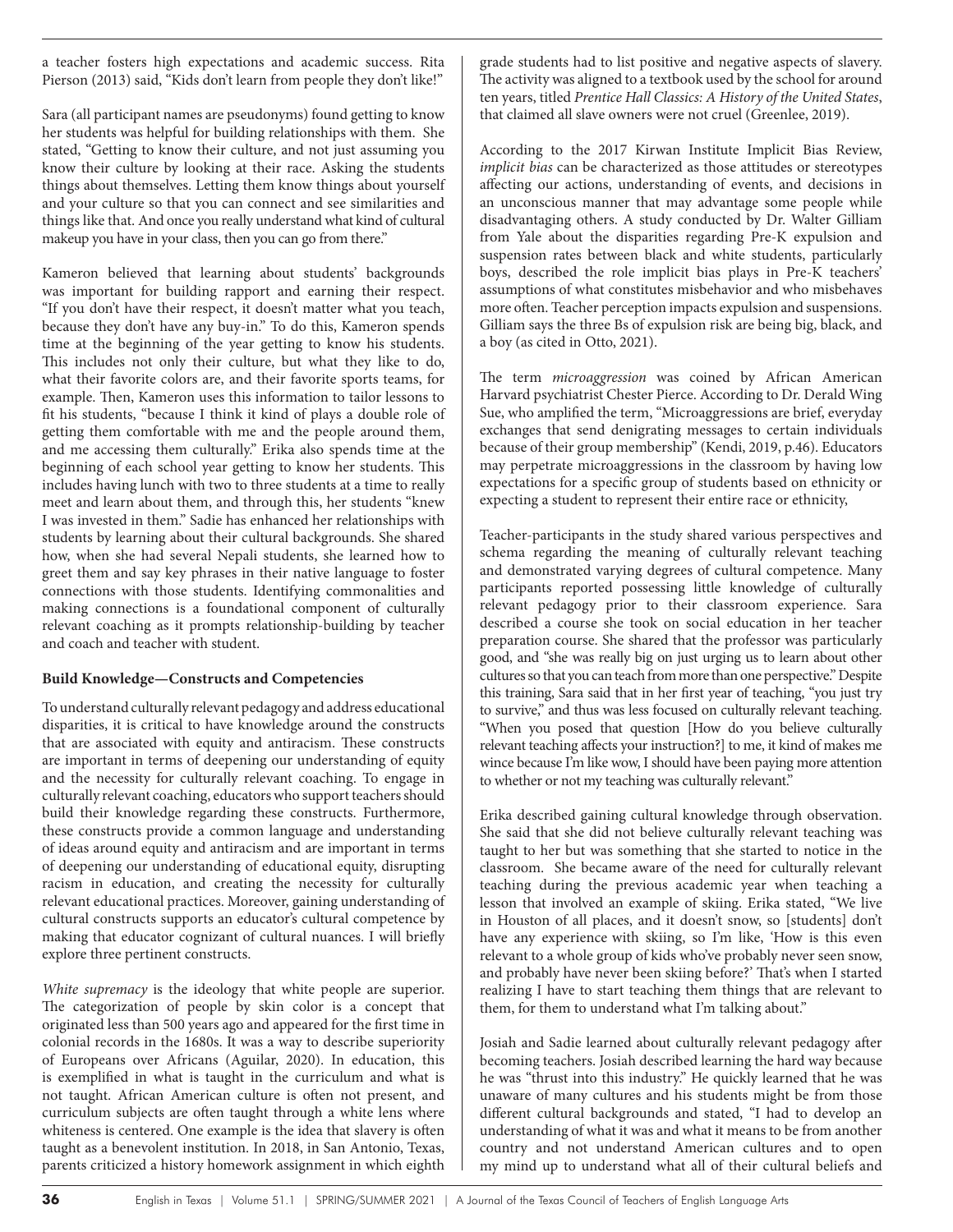guidelines and some of the things that may be going on in their homes that I didn't understand, that either I learned from the children or from researching, again, in order to better connect with the students." Sadie stated, "[I learned about culturally relevant pedagogy] just through having those different students, almost being thrown into it and learning how to swim." Brittany had not heard of culturally relevant pedagogy before, at least not by that name. Of culturally relevant pedagogy, Brittany said, "I understood that it was making sure that students weren't kind of stuck in their own small world view, but they were able to understand and be sensitive to the other cultures around them." She acknowledged that any other understanding of culturally relevant pedagogy was "minimal." Domenica understood culturally relevant teaching to be aligning to student interests. "Culturally relevant teaching is when you as an educator take the time to adjust your lessons and activities to kind of align with what your student's culture is. So, what their likes, dislikes, and interests are." Participants shared that they had a lack of training in terms of culturally relevant teaching theory and practice as well as a lack of resources and materials. Consequently, teachers identified these factors that contribute to their ineffectiveness as cultural relevant pedagogical practitioners.

Kameron said that the biggest success was the awareness that students gain of other cultures an understanding that "there are people just like you who look nothing like you, who have the same thoughts and ideas which

you do." Participants noted that students felt safe and more confident in their abilities. Consequently, students would be inclined to take more instructional risks. The participants indicated that students made academic gains that the teachers attributed to culturally relevant teaching strategies. Erika said, "The kids grasping the concepts and being excited to learn and practice—it is really<br>good." Josiah noticed Josiah noticed that class participation increased as a result of incorporating culturally relevant pedagogy, and that students' confidence is higher: "I'm talking about



me, too, because I'm growing with the children, so my participation is higher, and my confidence level grows as theirs grows." Josiah also noticed students' excitement and that their outlook was more positive, and parental involvement has increased because Josiah involves everyone in the family in culturally relevant teaching. Brittany said that she has noticed that the students who receive culturally relevant teaching at the elementary school are "more well-rounded than necessarily just providing this one small, this is what we learned, this is your history, this is what you're used to hearing. And they go up in the years and there's never any other kind of information that they're being shared with." Brittany continued, "So I think in fourth grade it's hard to see that, but I could see how planting those seeds early on really provides more well-rounded, understanding students as they get older." Culturally competency begins with gaining deep knowledge of constructs aligned to culturally relevant pedagogy. Novice teachers understand

the importance of being culturally competent and fostering cultural competence in the classroom.

#### **Building Change—Consciousness and Critical Thinking**

To build change, we must focus on implementing coaching practices that address the facilitation of equitable instruction and instructional practices/strategies. Participants encountered challenges to implementing culturally relevant pedagogy in the classroom. Sara believed these challenges to be curriculum-based, and stated, "Some of the challenges that I encounter are the lack of culturally relevant training and the lack of culturally relevant strategies and activities in the curriculum." Kameron felt similarly about the curriculum. Kameron said, "One thing that may come as a challenge is having the time and materials to implement the type of strategies that would promote cultural relevance. Veering off the beaten path (the curriculum) takes lot of time, confidence, and experience. As a new teacher, I think it will be challenging for me to step outside the box and do more than what is asked of me."

It is essential that instructional leaders and teacher educators provide teachers with a strong foundation in the theoretical constructs of culturally relevant teaching including cultural competence, academic success, and sociopolitical consciousness that will foster the implementation of lessons and strategies that address the needs of children of color. This should be done by offering preservice

classes in teacher education programs that seek to deepen teacher' understanding regarding the constructs of CRP so that culturally relevant pedagogy will translate into practice (Lopez, 2011). It is important that teachers of literacy value student achievement in the area of language arts but are also cognizant of the importance of cultural competence and political consciousness (Payne & Laughter, 2013). For novice teachers, providing purposeful and targeted coaching that fosters self-reflection is critical to ensuring the

implementation of culturally relevant teaching practices.

School systems do not provide adequate professional development pertaining to cultural relevance. Therefore, many teachers, particularly some white middle-class teachers in school systems who work with children of color may be ill-equipped to address the unique needs of diverse learners. These teachers are viewing students through a cultural lens that reflects their beliefs and backgrounds (Johnson & Bolshakova, 2015). It is critical for *all* teachers to examine their biases and use culturally relevant teaching practices to ensure that all learners benefit from instruction that is focused on high expectations, critical thinking, and critical consciousness.

Many of the novice teachers in the study reported that they had not been cognizant of the constructs of culturally relevant teaching prior to entering the classroom. Some reported taking preservice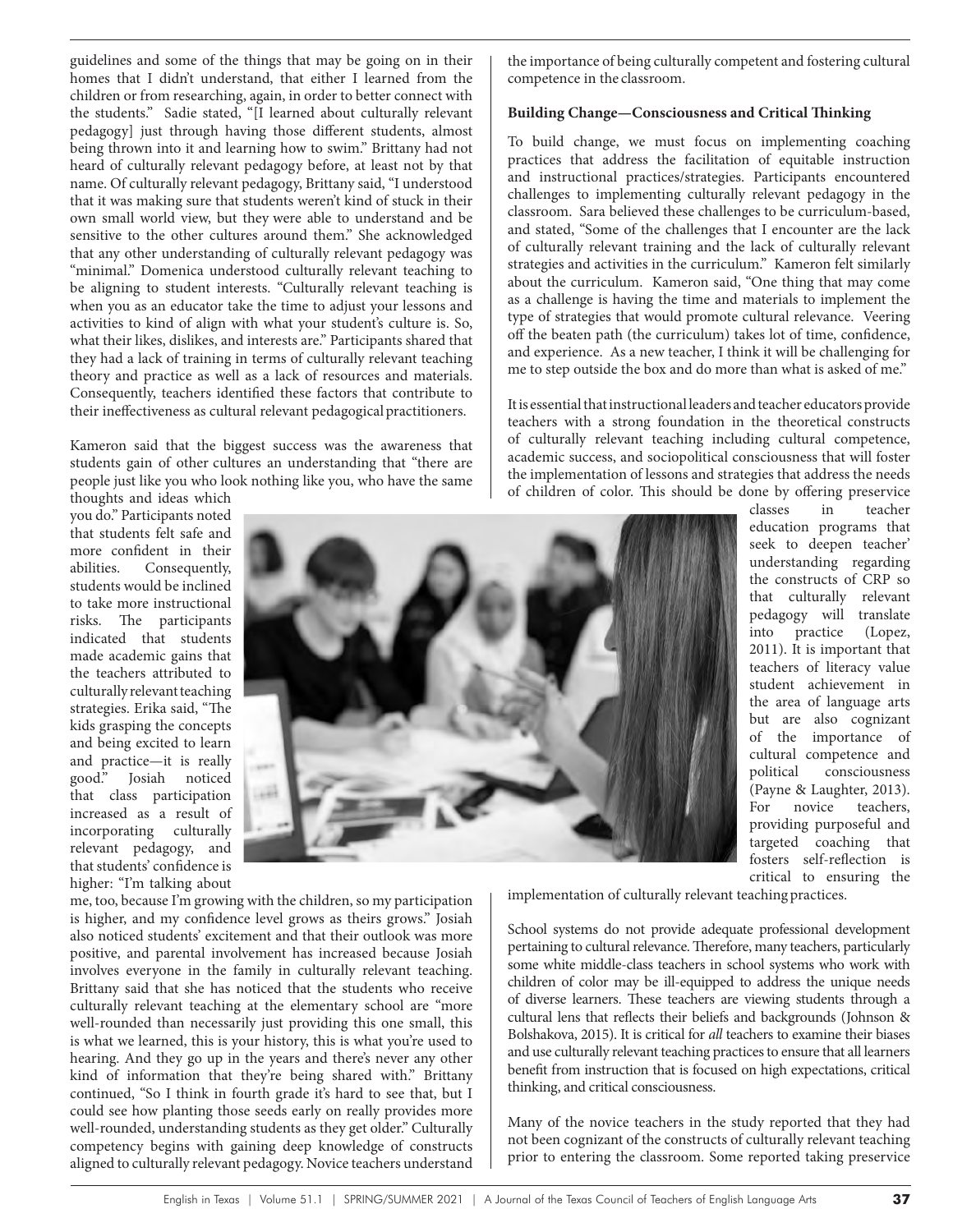

classes that generally addressed the notions of diversity and culture. Many participants reported possessing little knowledge of culturally relevant pedagogy prior to their classroom experience.

Sara drew from her own childhood experiences in school when describing culturally relevant teaching. As a child, she was "always the only little black [kid] in the class." This participant uses her own experience as a reminder to teach to every student in her classroom and not just the majority. Sara is also learning as she gains more teaching experience how to teach in more culturally relevant ways. She said that while she feels that she able to relate to her students on a cultural level, she seeks opportunities to learn more about their different cultural backgrounds, as she did when a student was celebrating Ramadan, a holiday about which she knew little.

Many participants discussed curriculum constraints as a major challenge. The teachers shared that curriculum, in many instances, did not support culturally relevant teaching because lessons focused on "average or mainstream" students. Erika felt that state curriculum should be more inclusive. "What I wish that independent school districts across Texas would do is when they make this curriculum that they do a little bit more research. . . . I like to personalize it for my students' experiences, I would like to see that they include more cultural things inside of the curriculum itself. That way our kids are being able to be exposed to other types of things." Furthermore, Erika felt that the writers of curriculum were disconnected from the classroom and were thus unaware of the diverse cultural backgrounds from which students came. Erika stated: "I'm not a curriculum writer. I don't know who's up there, but I'm just going to assume that it's a possibility that there's not very many diverse people that are there. Maybe if we had more Indian curriculum writers, more African curriculum writers, maybe Eastern European people that are all writing together, we would get something a little bit different. Then maybe also we're afraid to explore that because that's too far-fetched."

Participants indicated that having students from many different backgrounds posed a challenge as the teachers were unsure as to how to engage and offer effective instruction to students. Participants also mentioned cultural bias as a challenge regarding the implementation of culturally relevant pedagogy. Teachers reported that students demonstrate bias against their own culture or the cultures of others as well as that they feel a teacher may favor one culture over another. Kameron stated: "I think at times students can feel like maybe you're showing one culture more than another or you're not talking about their culture or you're not showing the best parts of what they know about where they're from. And so I think that sometimes students will feel like maybe you're leaving them out, especially if you're trying to teach about different cultures and you don't teach theirs for five weeks, then they're going to start wondering. Sometimes I think that students also bring with them certain misconceptions and it can be a challenge to break those." The narratives shared by the participants align to the research in terms of the challenges regarding ensuring that all students' cultural backgrounds are addressed in a culturally responsive and relevant classroom.

The purpose of culturally relevant teaching is to provide educators with a pedagogical philosophy and set of strategies that encourages teachers to be cognizant of the cultural background of students and use that to foster student success, cultural competence, and socio-political consciousness (Ladson-Billings, 1995). Participants reported that their students felt culturally empowered by learning about their own cultures and made cultural connections. Kameron believed that incorporating culturally relevant teaching lessons could be "as simple as finding texts or activities or games that are from other cultures," or could be studying other cultures. Kameron continued, "I think it's important for teachers to recognize that not everyone is going to have the same culture you have, and so if you are able to bring another culture, do it." He clarified that even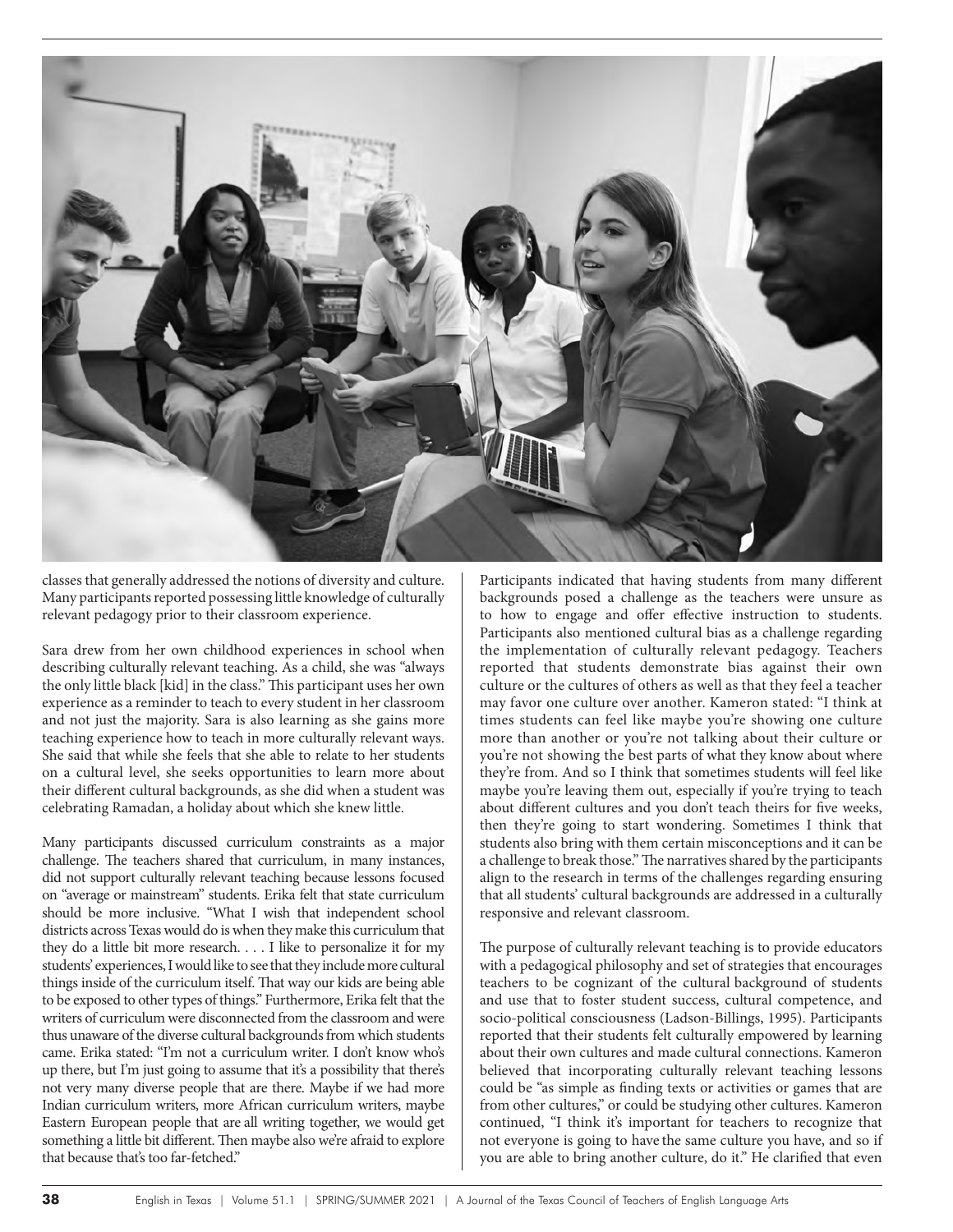if there are not any students with the cultural background under discussion, discussing other cultures is important for increasing students' cultural awareness overall.

Kameron also incorporated different cultural perspectives into curriculum. He teaches history and believes it was important to incorporate different perspectives "when we're going over different parts of American history." Kameron did this by talking "about the cultures of the Native Americans who were already here, and the South Americans who were already here, and things like that."

The students believed that their cultures were significant and that all cultures should be respected. Many participants noted that students became more culturally aware. Brittany felt that "the biggest success would just be having my students understand that not every world is the same as theirs." Brittany believed that the environment in which her students live is bubble-like, where students see the same perspectives and backgrounds regularly, and that students rarely have the opportunity to expand outside of these bubbles except in school. Brittany stated: "Being intentional about using materials like Malala's autobiography really allowed me to see that these kids crave that. And them requesting other stories similar to that was kind of eye-opening to me, because I wasn't even sure how they would respond to that story. And then having students say like, 'Well I didn't even know you could get shot for wanting to be educated. And maybe I should appreciate what I get here more.'"

To address this gap in teacher education, a recommendation for practice is that school systems must offer novice teachers ongoing professional development in the strategies and implementation of culturally relevant instruction. This professional development should be in the form of classes as well as instructional coaching by pedagogical professionals well-versed in the tenets of culturally relevant pedagogy.

## **Conclusion**

The findings of my study emphasized the ways in which novice teachers implement culturally relevant teaching in their classrooms and the challenges that accompany this process. Furthermore, the narrative data support the need for a culturally relevant coaching framework. It is evident that instructional coaches and other educational leaders must implement strategies to support teachers as they seek to practice culturally relevant pedagogy in the ELAR classroom. To address educational disparities and the importance of diversity in the curriculum and instruction, educators must consider windows, mirrors, and sliding glass doors in terms of literacy and other learning areas. These terms coined by Rudine Sims Bishop (1990) about books remind us that books and other educational resources should be windows that allow us to look through and see other cultures, sliding doors that allow us to enter the world of another culture, and mirrors, where children see reflections of themselves.

The culturally relevant coaching framework provides educators with guidelines to support teachers as they implement instruction that honors the voices of children of color by fostering academic growth, developing cultural competence, and fostering critical thinking to disrupt racism and inequity. Culturally relevant educators must consider the 6 Cs of culturally relevant coaching:

Commonalities and Connections—Building Community

- self-interrogate and examine their own identity and core beliefs
- build relationships with your students
- choose your read-aloud texts intentionally with the culture of the students in mind
- keep instruction student-centered
- employ restorative justice practices

Constructs and Competencies—Building Knowledge

- acknowledge, address, and dismantle white supremacy in the curriculum
- disrupt racist practices and speech including microaggressions
- address implicit bias
- recognize that equity and antiracist work is not employing a set of activities or having a Diversity/Equity/Inclusion PD day; it is a commitment to changing the mindset of educators through education and accountability
- develop students' cultural awareness through literature

Consciousness and Critical Thinking—Building Change

- engage in real and courageous and deep, not surface-level conversations about race
- use books and other text resources that depict children of color in everyday life; it is important that children do not see children of color in a one-dimensional way
- adapt the curriculum to reflect the students you serve
- co-construct lessons with teacher peers to ensure that equity and antiracism are both explicit and embedded into instruction
- go beyond just having a diverse classroom library; pull out those books and read them!
- disrupt damaging discourse
- reframe thinking and challenge speech that is racist and biased
- collect data around equity and racist practices
- tally the number of times a teacher excludes a group of students
- develop a checklist or accountability document that targets specific behaviors aligned to a campus or district wide equity goal

It is essential that novice teachers be educated in the theoretical aspects of culturally relevant pedagogy as well as the practical applications of implementation. Educators must take the opportunity to view the gap between the perceived theoretical notion of culturally relevant pedagogy and the application of the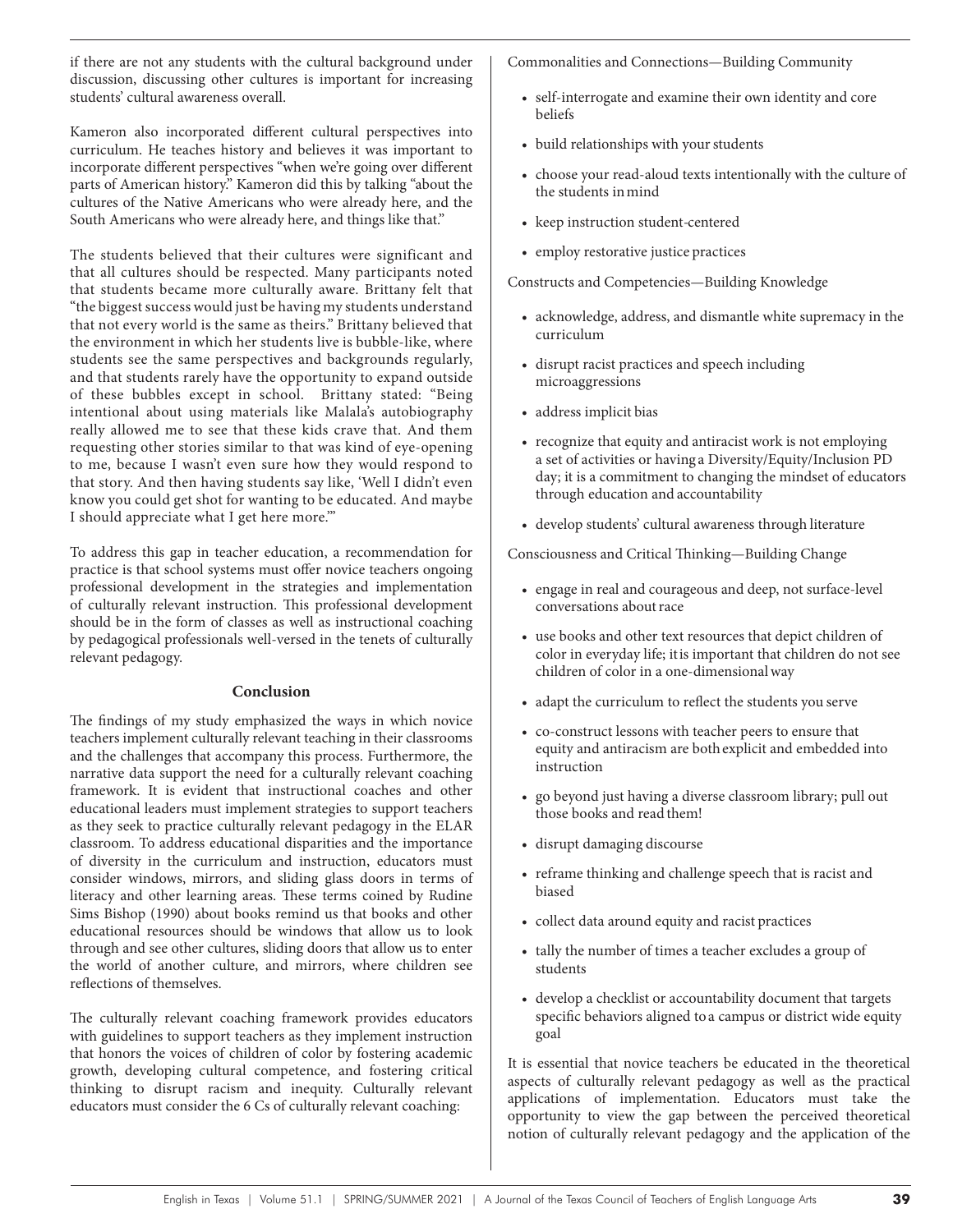constructs. Educational policymakers must be cognizant of the importance of culturally relevant teaching as our classrooms are becoming more diverse. It is imperative that novice teachers are provided with the tools to be successful regarding instruction as it is applied through the lens of cultural diversity.

# **References**

Aguilar, E. (2020). *Coaching for equity.* Wiley.

- Barnes, W., & Slate, J. R. (2014). College readiness rates in Texas: A statewide, multiyear study of ethnic differences. *Education and Urban Society, 46*(1), 59-87.
- Bishop, R. (1990). Mirrors, windows, and sliding glass doors *Perspectives: Choosing and Using Books for the Classroom, 6*(3). https:// scenicregional.org/wp- content/uploads/2017/08/Mirrors-Windows-and-Sliding-Glass-Doors.pdf

Brown-Jeffy, S., & Cooper, J. (2011). Toward a conceptual framework of culturally relevant pedagogy. *Teacher Education Quarterly, 38(1),* 65-84.

- Cardichon, J., Darling-Hammond, L., Yang, M., Scott, C., Shields, P. M., & Burns, D. (2020). Inequitable opportunity to learn: Student access to certified and experienced teachers. Palo Alto, CA: Learning Policy Institute.
- Craft, K., & Slate, J. R. (2012). The achievement gap between Hispanic and White students in middle school: A conceptual analysis. *Journal of Education Research, 6*(2), 187-248.
- Cresswell, J. (2014). *Research design.* Sage Publications.
- Durden, T., Escalante, E., & Blitch, K. (2015). Start with us! Culturally relevant pedagogy in the preschool classroom. *Early Childhood Education Journal, 43*(3), 223-232.
- Edwards, S. & Kuhlman, W. (2007). Culturally responsive teaching: Do we walk our talk? *Multicultural Education, 14*(4), 45-64.

Ford, D. Y., & Moore, J. L. (2013). Understanding and reversing underachievement, low achievement, and achievement aps among high-ability African American males in urban school contexts. *Urban Review, 45*(4), 399-415.

- Gay, G. (2002). Preparing for culturally responsive teaching. *Journal of Teacher Education, 53*(2)*,* 106-116.
- Gay, G. (2013). Teaching to and through cultural diversity. *Curriculum Inquiry, 43*(1), 48-70.
- Greenlee, C. (2019, August 26). How history textbooks reflect America's refusal to reckon with slavery. *Vox.* vox.com/identities/2019
- Jafee, A. T. (2016). Social studies pedagogy for Latino/a newcomer youth: Toward a theory of culturally and linguistically relevant citizenship education. *Theory and Research in Social Education, 44*(2), 147-183.

Johnson, C.C., & Bolshakova, J. (2015) Moving beyond "those kids": Addressing teacher beliefs regarding the role of culture within effective science pedagogy for diverse learners. *School Science and Mathematics, 115*(4). 179-185.

Kendi, I. (2019). *How to be an antiracist*. One World.

- Ladson-Billings, G. (1995). But that's just good teaching! The case for culturally relevant pedagogy. *Theory Into Practice, 34*(3), 159-165.
- Ladson-Billings, G. (2014). Culturally relevant pedagogy 2.0 a.k.a the remix. *Harvard Educational Review, 84*(1), 74-111.
- Ladson-Billings, G., & Tate, W. (1995). Toward a critical race theory of education. *Teachers College Record, 97*(1), 47-68.
- Lopez, A. E. (2011). Culturally relevant pedagogy and critical literacy. *English Teaching: Practice and Critique, 10*(4), 75-93
- Mansfield, K. C., & Thachik, S. L. (2016). A critical policy analysis of Texas' closing the gaps 2015. *Education Policy Analysis Archives, 24*(3), 1-37.
- Merriam, S. B. (1998). *Qualitative research and case study applications in education.* Jossey- Bass.
- Milner, H. R. (2014). Culturally relevant, purpose-driven learning and teaching in a middle school social studies classroom. *Multicultural Education, 21*(2), 9-17.
- Muniz, J. (2019). Culturally relevant teaching: A 50 state survey of teaching standards. *New America.* newamerica.org/educationpolicy/reports/culturally-responsive- teaching/
- NAEP. (2020). 2019 math and reading assessments. The Nation's Report Card. https://www.nationsreportcard.gov/reading\_ math\_2019reading/acl?grade=4
- Otto, R. (2021, March 11). An interview with Walter Gilliam (In the early link podcast). *Children's Institute*. https://childinst.org/ an-interview-with-dr-walter-gilliam.
- Pierson, R. (2013, May.). Every kid needs a champion [Video]. TED Conferences. https://www.ted.com/talks/rita\_pierson\_every\_ kid\_needs\_a\_champion?language=en
- Patel, S. G., Barrera, A. Z., Stramblerb, M. J., Muñoz, R. F., & Macciomeia, E. (2016). The achievement gap among newcomer immigrant adolescents: Life stressors hinder Latina/o academic success. *Journal of Latinos and Education, 15*(2), 121-133.
- Patrick, K., Socol, A. R., & Morgan, I. (2020, January 9). Inequities in advanced coursework. *The Education Trust*. www.edtrust.org/ resource/inequities-in-advanced-coursework
- Payne, E., & Laughter, J. (2013). Culturally relevant pedagogy in ELA. *English Leadership Quarterly, 35*(3), 2-5.